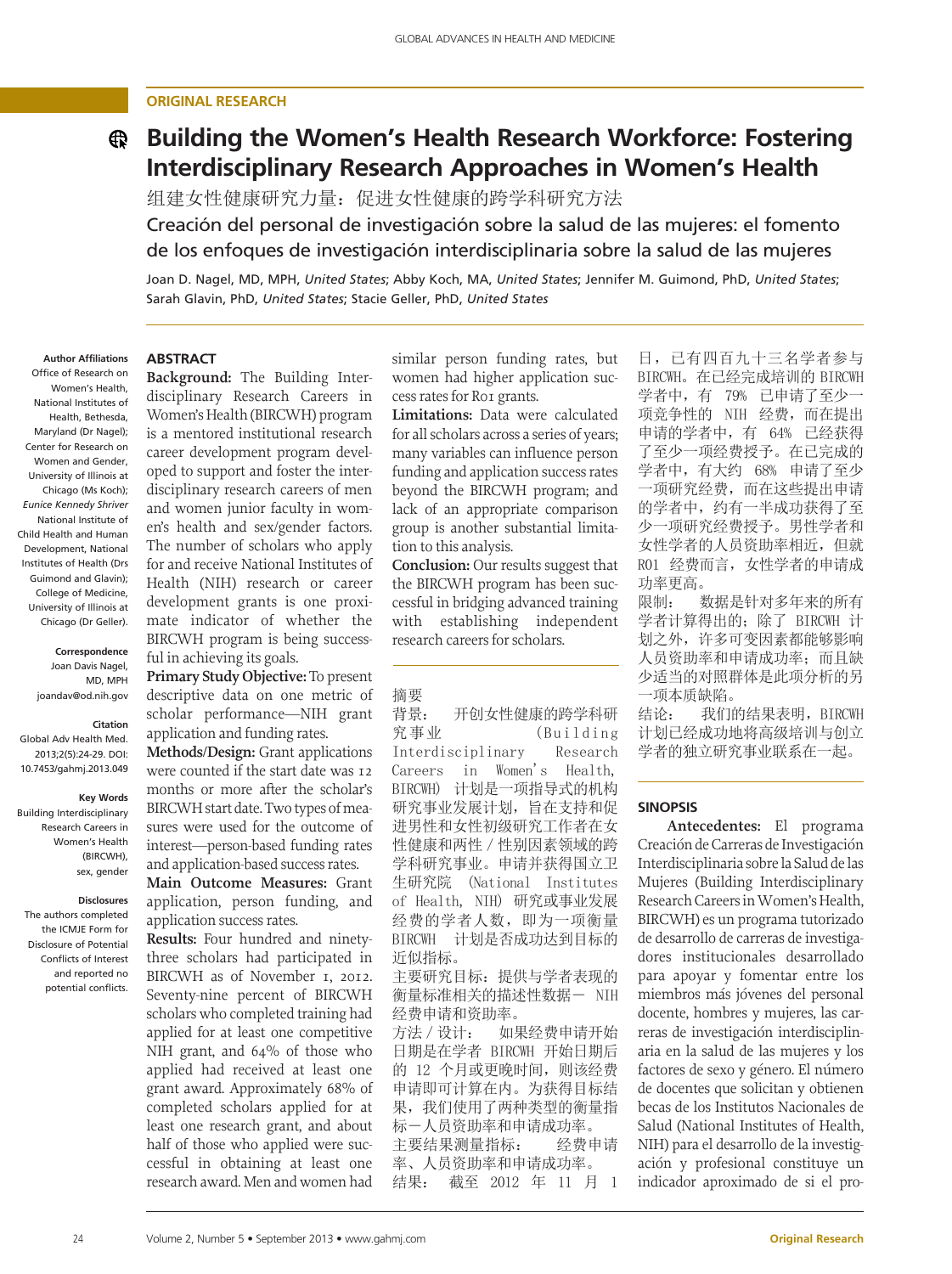grama BIRCWH tiene éxito en la consecución de sus metas.

**Objetivo(s) principal(es) del estudio:** La presentación de datos descriptivos en una métrica de rendimiento académico —índices de solicitud de beca de los NIH y de financiación.

**Métodos/Diseño:** Las solicitudes de beca se contabilizaron si la fecha de inicio se produjo con una antelación mínima de 12 meses posterior a la fecha de inicio del BIRCWH por parte de los docentes. Se utilizaron dos tipos de medidas para la variable de interés —índices de financiación por persona e índices de éxito por solicitud.

**Criterios de valoración principales:** Solicitud de beca, finan-

## **Introduction**

In partnership with the National Institutes of Health (NIH) Institutes and Centers, the Office of Research on Women's Health (ORWH) designed in 1999 and implemented in 2000 the Building Interdisciplinary Research Careers in Women's Health (BIRCWH) program. The BIRCWH program is a mentored institutional research career development program developed to support and foster the interdisciplinary research careers of men and women junior faculty in women's health and sex/gender factors by providing them with 75% protected time to conduct their research and by pairing them with senior investigators in a mentored, interdisciplinary scientific environment. The overarching goal of the BIRCWH program is "to promote the performance of research and transfer of findings that will benefit the health of women."1 The program is built around three pillars: interdisciplinary research, strong mentoring, and career development.

The BIRCWH is a collaborative effort that spans multiple NIH Institutes and Centers. The first request for applications (RFA) was issued in 1999, and the sixth round of program funding was awarded in 2012 with co-funding by the *Eunice Kennedy Shriver* National Institute of Child Health and Human Development, the National Cancer Institute, the National Institute on Aging, the National Institute of Arthritis and Musculoskeletal and Skin Diseases, the National Institute on Drug Abuse, and the National Institute of Mental Health. Each grant award is approximately \$500 000 per year, the majority of which comes from ORWH but also includes support from several NIH Institutes and Centers as noted above.

In fiscal year 2012, the BIRCWH program awarded more than \$11 million to participating academic institutions, and over the past 12 years, the program has provid-

ciación de la persona e índices de éxito de la solicitud.

**Resultados:** A fecha 1 de noviembre de 2012 habían participado en el BIRCWH cuatrocientos noventa y tres docentes. El 79 % de los docentes del BIRCWH que acabaron su formación había solicitado al menos una beca competitiva de los NIH, y el 64 % de los que la solicitaron había recibido al menos una. Aproximadamente el 68 % de los docentes con la formación acabada solicitaron al menos una beca de investigación, y aproximadamente la mitad de quienes presentaron una solicitud obtuvieron al menos una beca de investigación. Los hombre y las mujeres tuvieron índices de financiación por persona similares, aunque las mujeres tuvieron índices de éxito en las solicitudes más altos para las becas R01.

**Limitaciones:** Los datos se calcularon para todos los docentes a lo largo de una serie de años; hay muchas variables que pueden influir sobre la financiación por persona y los índices de éxito en la solicitud más allá del programa BIRCWH; y la falta de un grupo comparativo adecuado constituye otra importante limitación de este análisis.

**Conclusión:** Nuestros resultados sugieren que el programa BIRCWH ha tenido éxito en la conexión de la formación avanzada con el establecimiento de carreras de investigadores independientes para los docentes.

ed more than \$88 million to develop researchers in women's health. To date, 77 BIRCWH awards have been made to 39 institutions in 25 states; 29 programs are currently active. The sixth round of BIRCWH awards brings the total number of ever-funded programs to 39 (Figure 1).

Because of its complexity, modern biomedical research increasingly must rely on teams of scientists who bring strengths and skills from a variety of disciplines. As research becomes increasingly formalized, it becomes truly interdisciplinary—research that integrates the analytical strengths of two or more often disparate scientific disciplines. By engaging seemingly unrelated disciplines, traditional gaps in terminology, approach, and methodology can be gradually eliminated. Removing these roadblocks can lead to a true collaborative spirit taking hold, thereby broadening the scope of investigations into biomedical problems, inspiring fresh and novel insights, and giving rise to new, analytically sophisticated "interdisciplines."2

Drawing on multiple disciplines from its inception, the field of women's health research has been uniquely poised to promote and advance interdisciplinary research. Today's approach to research on women's health is to investigate sex/gender differences or similarities between women and men; the life span of women including reproductive-related health and menopause; and biological, behavioral, or other factors that result in health disparities among women.3 This broad conception of women's health research demands that basic scientists join with clinical researchers, social and behavioral scientists, health services researchers, and others to address far-reaching and complex questions affecting women's health.

The emphasis on interdisciplinary research is an innovative feature of the BIRCWH program. The BIRCWH program is open to individuals with a variety of backgrounds, training, and disciplines. BIRCWH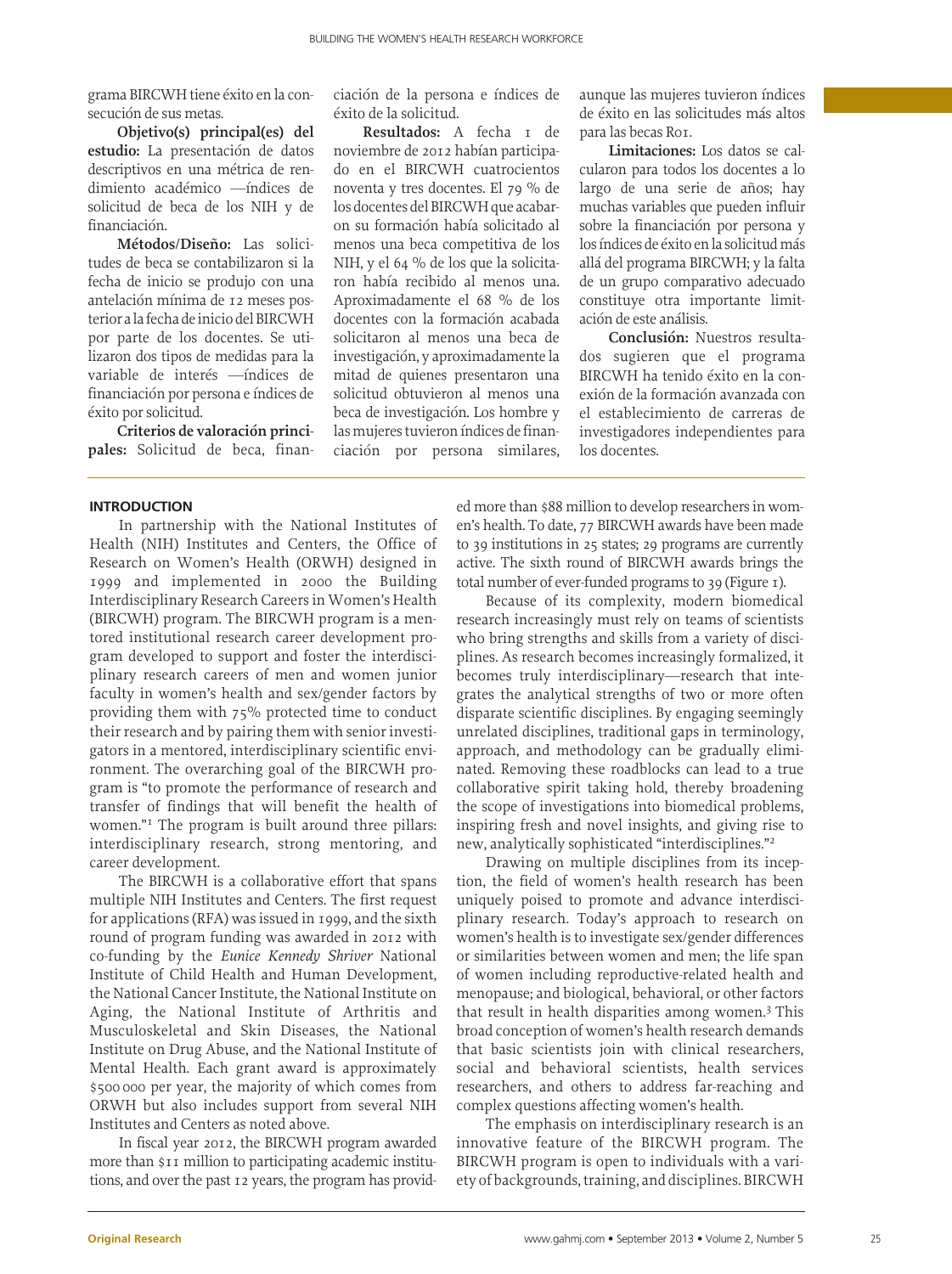

**Figure** Building Interdisciplinary Research Careers in Women's Health program sites, 2000-2012.

scholars conduct basic science, clinical, translational, community-based, and health services research that spans the entire spectrum of women's health issues. While multidisciplinary research combines separate contributions from two or more disciplines, interdisciplinary research integrates the methods and concepts of multiple disciplines to better address problems whose solutions are beyond the reach of any single discipline.

Because of the focus on interdisciplinary research, a major goal of the BIRCWH program has been to bridge the transition to research independence for junior faculty to serve the ultimate goal of sustaining independent research careers in women's health. The number of scholars who apply for and receive NIH research or career development grants is one proximate indicator of whether the BIRCWH program is being successful in achieving its goals. This article presents descriptive data on one metric of scholar performance: NIH grant application and funding success rates.

### **Methods**

BIRCWH scholars and their dates of participation were identified from NIH electronic training appointment forms and annual grantee progress reports. Scholar characteristics, such as degrees and sex, were supplemented by Internet searches when they were not specified in the progress reports. Data on the BIRCWH scholars' subsequent grant applications and awards were obtained from the NIH Information for Management, Planning, Analysis, and Coordination (IMPAC II) database.4 IMPAC II contains details and documents for extramural applications and awards, and each applicant is assigned a unique identifier, which is linked to subsequent applications and awards. Scholars were matched to subsequent grants by the IMPAC II unique identifier. If multiple identifiers were associated with a BIRCWH scholar, all identifiers were used to ensure that the grant data are complete.

Grant applications were counted if the start date was 12 months or more after the scholar's BIRCWH start date. This was done to ensure that all applications counted reflect the impact of BIRCWH and not projects that were underway prior to the scholar's involvement in the BIRCWH program. Two types of measures were used for the outcome of interest: person-based funding rates and application-based success rates. For person-based funding rates, the person is the unit of analysis in both the numerator and the denominator. The person-based funding rate is calculated as the number of people who received grants divided by the number of people who applied. If a person submitted two grant applications and one was funded, this person's success rate was 100%. Application-based success rates are calculated as the number of awarded grants divided by the number of competitive applications. If a person submitted two grant applications and one was awarded, the application success rate would be 50%. For this reason, person-based funding rates will exceed application-based success rates.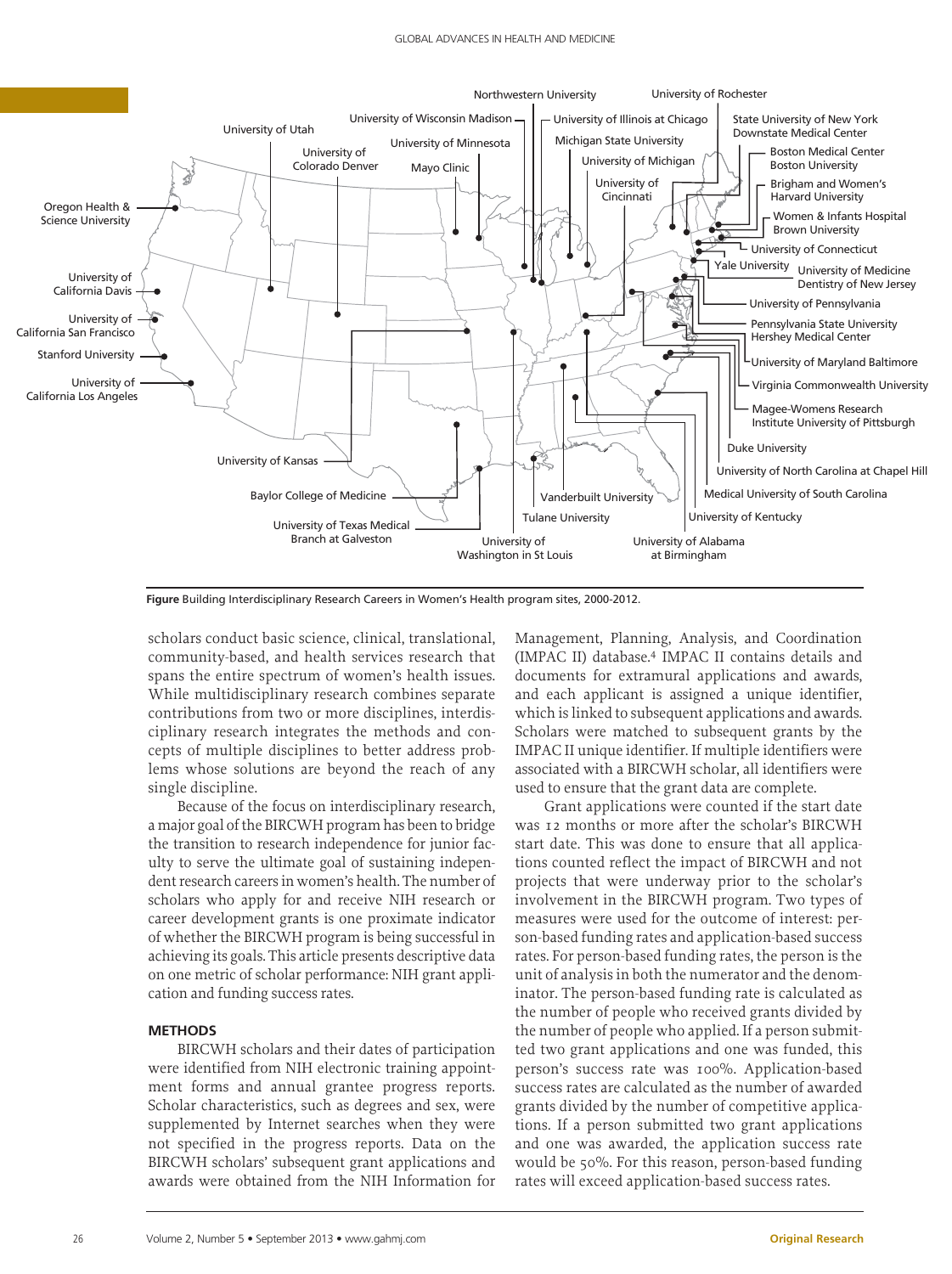Competitive grants include R, K, L, P, U, S, and DP series grants, among others. Research grants are defined as an NIH mechanism in the R, P, or U series, except for conference grants (R13 and U13), curriculum/educational development grants (R25), or dissertation awards (R36).

Differences between male and female BIRCWH scholars were compared using Fisher's exact test unless otherwise noted. All statistical analyses were completed with an online calculating web page (http:// StatPages.org/ctab2x2.html), part of the StatPages Online Statistical Calculations website by John C. Pezzullo, Department of Medicine, Georgetown University Medical Center, Washington, DC.

# **Results**

Four hundred ninety-three scholars had participated in BIRCWH as of November 1, 2012 (Table 1). Of those, 123 scholars were active on that date. Although the award is open to both men and women, 80% of BIRCWH scholars have been women. Thirty eight percent of scholars have doctor of medicine (MD) degrees, 50% have doctor of philosophy (PhD) degrees, 11% have both MD and PhD degrees, and 1% of scholars have professional degrees such as doctor of pharmacy (PharmD), doctor of public health (DrPH), and doctor of veterinary medicine (DVM) degrees. Of the 335 scholars who completed their BIRCWH training, 120 (35.8%) were funded in the BIRCWH program for 2 to 3 years, 92 (27.5%) for 1 to 2 years, 92 (27.5%) for longer than 3 years, and the remainder (9.3%) were funded for 1 year or less.

| <b>Status</b>                   | Men<br>n (%) | Women<br>n (%) | Total<br>n (%) |
|---------------------------------|--------------|----------------|----------------|
| Active scholars                 | 18 (18.2)    | 105 (26.7)     | 123 (24.9)     |
| Completed scholars              | 69 (69.7)    | 266 (67.5)     | 335 (68.0)     |
| Withdrawn                       | 12(12.1)     | 23(5.8)        | 35(7.1)        |
| All BIRCWH scholars             | 99 (100.0)   | 394 (100.0)    | 493 (100.0)    |
| <b>Terminal Degree</b>          |              |                |                |
| <b>MD</b>                       | 34 (34.3)    | 153 (38.8)     | 187 (37.9)     |
| PhD                             | 43 (43.5)    | 204 (51.8)     | 247 (50.1)     |
| MD and PhD                      | 22(22.2)     | 32(8.1)        | 54 (11.0)      |
| Other professional <sup>a</sup> | 0(0.0)       | 5(1.3)         | 5(1.0)         |
| All BIRCWH scholars             | 99 (100.0)   | 394 (100.0)    | 493 (100.0)    |

a Other professional degrees include PharmD, DrPH, DDS, and DVM. Abbreviations: BIRCWH: Building Interdisciplinary Research Careers in Women's Health; DDS, doctor of dental surgery; DVM, doctor of veterinary medicine; DrPH, doctor of public health; MD, doctor of medicine; PharmD, doctor of pharmacy; PhD, doctor of philosophy.

Table 2 shows person-based application and funding rates for competitive NIH grants. As of November 2012, 79% of BIRCWH scholars who completed training had applied for at least one competitive NIH grant and 64% of those who applied had received at least one grant award. Women were more likely than men to

**Table 2** Person-based NIH Competitive Grant Application and Funding Rates for All BIRCWH Scholars Who Completed Training by Sex and Grant Type

|                                                    | Men            | Women | <b>Total</b> |
|----------------------------------------------------|----------------|-------|--------------|
| <b>BIRCWH scholars who completed</b><br>training   | 69             | 266   | 335          |
| Scholars with any competitive<br>application       | 51             | 214   | 265          |
| Scholars with any funded grant                     | 27             | 142   | 169          |
| Person application rate <sup>a</sup>               | 73.9%          | 80.5% | 79.1%        |
| Person funding rate <sup>b</sup>                   | 52.9%          | 66.4% | 63.8%        |
| Scholars with K series <sup>c</sup> application(s) | 6              | 82    | 88           |
| Scholars with K series grant funded                | $\overline{4}$ | 51    | 55           |
| Person application rate <sup>a</sup>               | 8.7%           | 30.8% | 26.3%        |
| Person funding rate                                | 66.7%          | 62.2% | 62.5%        |
| Scholars with research grant<br>application(s)     | 48             | 180   | 228          |
| Scholars with research grant funded                | 23             | 95    | 118          |
| Person application rate                            | 69.6%          | 67.7% | 68.1%        |
| Person funding rate                                | 47.9%          | 52.8% | 51.8%        |
| Scholars with R01 application(s)                   | 38             | 127   | 165          |
| Scholars with R01 grant funded                     | 14             | 55    | 69           |
| Person application rate                            | 55.1%          | 47.7% | 49.3%        |
| Person funding rate                                | 36.8%          | 43.3% | 41.8%        |

a Significant difference for men vs women, *P* < .01.

 $<sup>b</sup>$  Person funding rate = no. of scholars with funded grants/no. of scholars</sup> who applied.

c Includes K01, K02, K07, K08, K22, K23, K25, K99.

d Includes all R, P, and U series grants except R13, U13, R25, and R36. Abbreviations: BIRCWH: Building Interdisciplinary Research Careers in Abbreviations: BIRCWIH Scholars<br>Women's Health; NIH, National Institutes of Health

> apply for individual early career development (K series) grants (30.8% vs  $8.7\%$ ,  $P \leftarrow$  .001), but among those who applied, there were no statistically significant differences between women and men in funding rates.

> Approximately 68% of completed scholars applied for at least one research grant, and just over half of those who applied were successful in obtaining at least one research award ( $n=$  118, 51.8%). About half of all completed BIRCWH scholars applied for at least one R01 (research project) grant, and 42% of scholars who applied received at least one Ro1 award. There were no statistically significant differences between men and women in application or funding rates for research grants in general or for R01 awards in particular.

> Table 3 displays the application-based success rates for competitive NIH grants. Fifty-five individual K series grants were awarded to scholars who had completed BIRCWH training at a success rate of almost 40%. For research grants, the overall success rate was 17.2%, with 210 successful applications of 1219 submitted. Men and women were equally likely to receive NIH funding when all research grants were considered, but R01 applications by women were more successful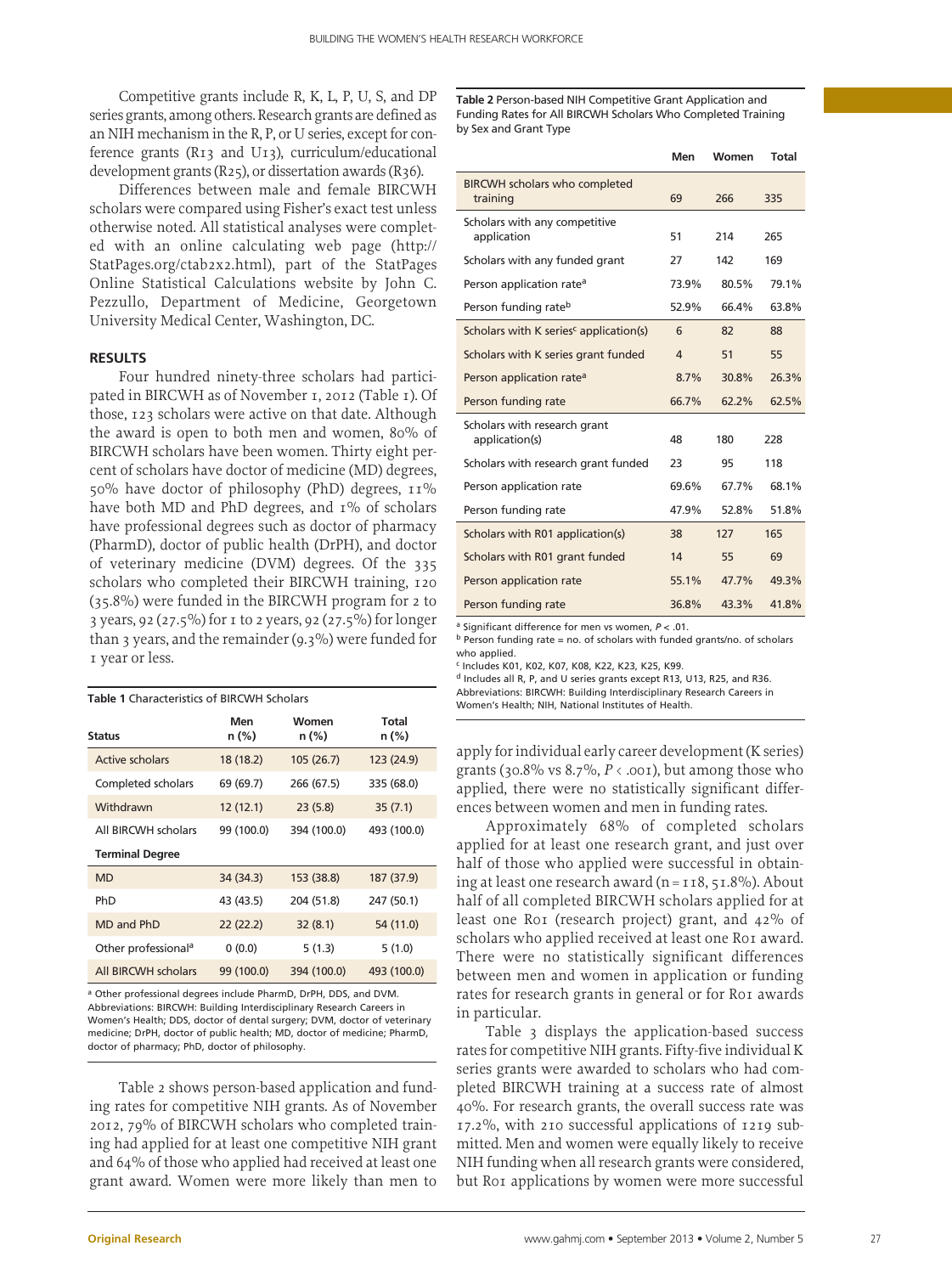**Table 3** Application-based NIH Competitive Grant Application and Success Rates for All BIRCWH Scholars Who Completed Training by Sex and Grant Type

**Men Women Total** K series<sup>a</sup> grant submitted 9 131 140 K series grant funded  $4$  51 55 K series grant success rate<sup>b</sup> 44.4% 38.9% 39.3% Research<sup>c</sup> grant submitted 295 924 1219 Research grant funded 42 168 210 Research grant success rate  $14.2\%$  18.2% 17.2% R01 grant submitted 165 496 661 R01 grant funded 19 92 111 R01 grant success rated 11.5% 18.5% 16.8%

a Includes K01, K02, K07, K08, K22, K23, K25, K99.

 $<sup>b</sup>$  Application success rate = no. of funded grants/no. of applications.</sup>

c Includes all R, P and U series grants except R13, U13, R25, and R36.

d Significant difference for men vs women, *P* < .05.

Abbreviations: BIRCWH: Building Interdisciplinary Research Careers in Women's Health; NIH, National Institutes of Health.

than those by men, with success rates of 19% and 12%, respectively ( $P \leftarrow .05$ ). The overall success rate for R01 applications was 17%.

The person-based application and funding rates for completed BIRCWH scholars by sex and degree type are shown in Table 4. A higher percentage of women with an MD degree applied for and received funding than did men with an MD degree; however, that difference was not statistically significant. Completed scholars with PhD degrees were more likely to submit grant applications than those with MD degrees,  $X^2$  (2, N =  $331$ ) = 10.40, *P* <.01, 83% and 67%, respectively, yet the funding rate for those who applied was not significantly different between MDs and PhDs.

Average time to funding for completed BIRCWH scholars varied somewhat by degree type, as shown in Table 5. On average, the time to funding was between 3 and 4 years for BIRCWH scholars of all degree types. Because of small cell sizes, it was not possible to compare men and women based on degree.

#### **Discussion**

Our results show that nearly 80% of BIRCWH scholars who have completed training have submitted at least one competitive application for an NIH grant. Of those who applied, almost two-thirds received at least one funded grant. Women were more likely than men to submit an application for a K series award; however, the funding rates for these applications were not different for men and women. Women in the BIRCWH program are at least as successful as men in obtaining NIH grants. For R01s in particular, person-based funding rates were higher for women than for men, although the difference was not statistically significant. In addition, R01 application-based success rates were significantly higher for women than men.

BIRCWH scholars with an MD degree applied for grants at a lower rate than their PhD-trained counter-

**Table 4** Person-based Application and Funding Rates for any NIH Funding<sup>a</sup> for All BIRCWH Scholars Who Completed Training by Sex and Terminal Degree

|            |                         | Men   | Women | Total |
|------------|-------------------------|-------|-------|-------|
| <b>MD</b>  | Total                   | 20    | 109   | 129   |
|            | Applied                 | 10    | 77    | 87    |
|            | Funded                  | 3     | 46    | 49    |
|            | Application rate        | 50.0% | 70.6% | 67.4% |
|            | <b>Funding rate</b>     | 30.0% | 59.7% | 56.3% |
| PhD        | Total                   | 33    | 129   | 162   |
|            | Applied                 | 29    | 106   | 135   |
|            | Funded                  | 16    | 68    | 84    |
|            | <b>Application rate</b> | 87.9% | 82.2% | 83.3% |
|            | Funding rate            | 55.2% | 64.2% | 62.2% |
| MD and PhD | Total                   | 15    | 25    | 40    |
|            | Applied                 | 11    | 21    | 32    |
|            | Funded                  | 6     | 12    | 18    |
|            | Application rate        | 73.3% | 84.0% | 80.0% |
|            | <b>Funding rate</b>     | 54.5% | 57.1% | 56.3% |

a Excluding loan repayment awards.

Abbreviations: BIRCWH: Building Interdisciplinary Research Careers in Women's Health; MD, doctor of medicine; NIH, National Institutes of Health; PhD, doctor of philosophy.

parts. This is likely the result of competing demands on clinician-scientists (MDs) that dedicated PhD researchers do not have to contend with. It is reassuring, however, that the funding rate for those who applied was not statistically significantly different between MDs and PhDs. The differences that we found in funding rates between men and women and in terms of scholars' degrees were largely due to differences in application rates. BIRCWH scholars who apply for grants get funded, and those who apply for more grants are more likely to get funded. Average time to NIH research funding varied somewhat by sex and degree type.

It is tempting to compare BIRCWH funding and success rates to overall NIH funding and success rates. However, comparisons are limited by a number of factors. Importantly, funding and success rates vary across years as the number of applications and amount of available funding change, as do the definitions and types of funding mechanisms available each year. In addition, new and established investigators have different success rates, as do various funding mechanisms. Finally, the characteristics of BIRCWH scholars are not necessarily congruent with the NIH investigator pool as a whole (eg, women are overrepresented in BIRCWH compared to NIH applications). Therefore, BIRCWH data is discussed here in the context of NIH data with the caveat that it is not strictly comparable.

More than one quarter of BIRCWH scholars have sought continued funding for their mentored research through individual K series applications. They have been very successful, with 39.3% of those K applications having been funded. During this same period